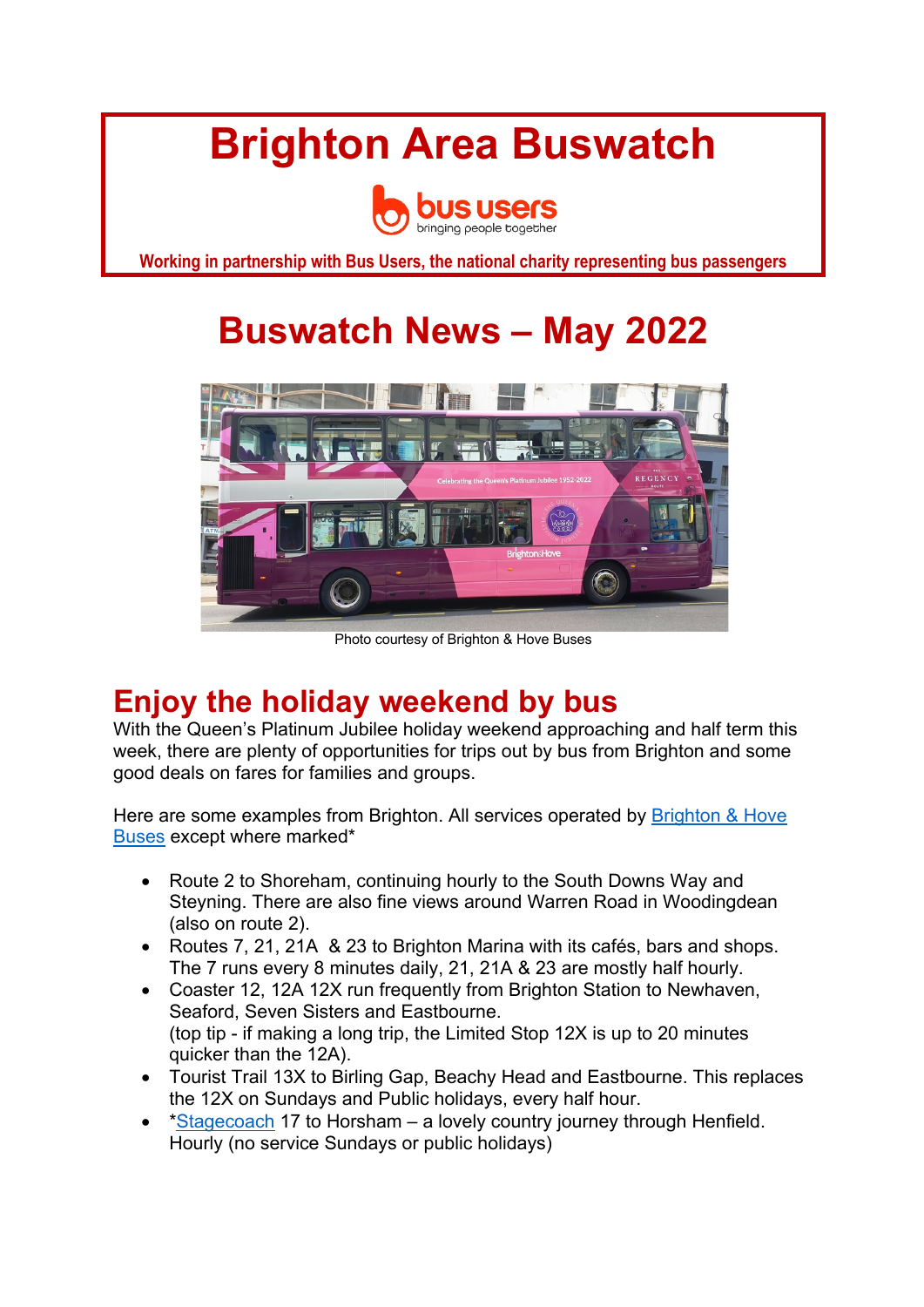- Coaster Local 27 (Westdene Park & Ride Brighton Rottingdean Saltdean) for a local ride across Brighton with some scenic views and a seafront section between the Palace Pier and Rottingdean. Every 15-20 minutes.
- Regency routes 28 & 29 to Lewes, then 29 to Uckfield and Tunbridge Wells (frequent to Lewes, half hourly to Uckfield and hourly to Tunbridge Wells)
- Breeze Up to The Downs 77 to Devil's Dyke always a favourite, running every 45 minutes on Public holidays, Saturdays and Sundays.
- Breeze Up to the Downs route 78 to Stanmer Park, every 70 minutes, Public holidays, Saturdays and Sundays. (frequent route 25 also passes Stanmer Park entrance, daily)
- Breeze Up to the Downs route 79 to Ditchling Beacon, every 70 minutes on Public holidays, Saturdays and Sundays
- \*Metrobus routes 270, 271, 272 to Pycombe (for Jack & Jill windmill and South Downs Way), Burgess Hill and Haywards Heath. 270 continues to East Grinstead (for Bluebell Line Railway) hourly. The 271 & 272 continue to Crawley with route 272 serving Wakehurst Place and Turners Hill. Each route every 2 hours, hourly to Haywards Heath. No Sunday or public holiday service on 272.
- \* Metrobus 273 to Hassocks, Hurstpierpoint, Bolney, Pease Pottage and Crawley, roughly every 2 hours. No service Sundays or public holidays
- \*Stagecoach Coastliner 700 to Worthing, Goring and Littlehampton with connections to Chichester and Portsmouth. Every 12 minutes, every 20 minutes on Sundays and public holidays.

As explained last month, fares can be complicated so it is best to check bus company websites. For those travelling in a group on Brighton & Hove Buses the best value is a family ticket which costs £11 on the bus or £9 in advance on the app for up to five people including two adults. If using several operators a Family Discovery ticket may be best value at £17.50.

From Saturday 28th May until Sunday 5th June Stagecoach is bringing back its school holiday group DayRider offer. Up to four people (max of two adults) can travel all day from £5. Remember to pay on the bus, bought in advance on the app the price is £9!

## **11X is back for the summer**

The popular service which began in 2019 has been missing for the past couple of years so it is very reassuring to see it returning. You can catch the 11X from the same stops as the 12X & 13X in Brighton, Rottingdean, Peacehaven and Newhaven. Buses then go direct along the A26 and A27 to Drusillas, Charleston Farm House, and Middle Farm. It continues to Wilmington, Polegate, Eastbourne District General Hospital, the town centre and Eastbourne Pier. The service starts from 12 June and will operate every Sunday and Public Holiday.

There are 3 journeys which operate each way, departing Brighton at 0900, 1220 and 15.45 or from Eastbourne at 1040, 1400 and 1725, click here to view the timetable. We have received requests for the 11X bus to stop at Southease Station where the South Downs Way crosses the A26. We passed these requests on to Brighton & Hove Buses and the highway authority, but alas without success, so far. This is a little surprising as rail replacement buses do stop there.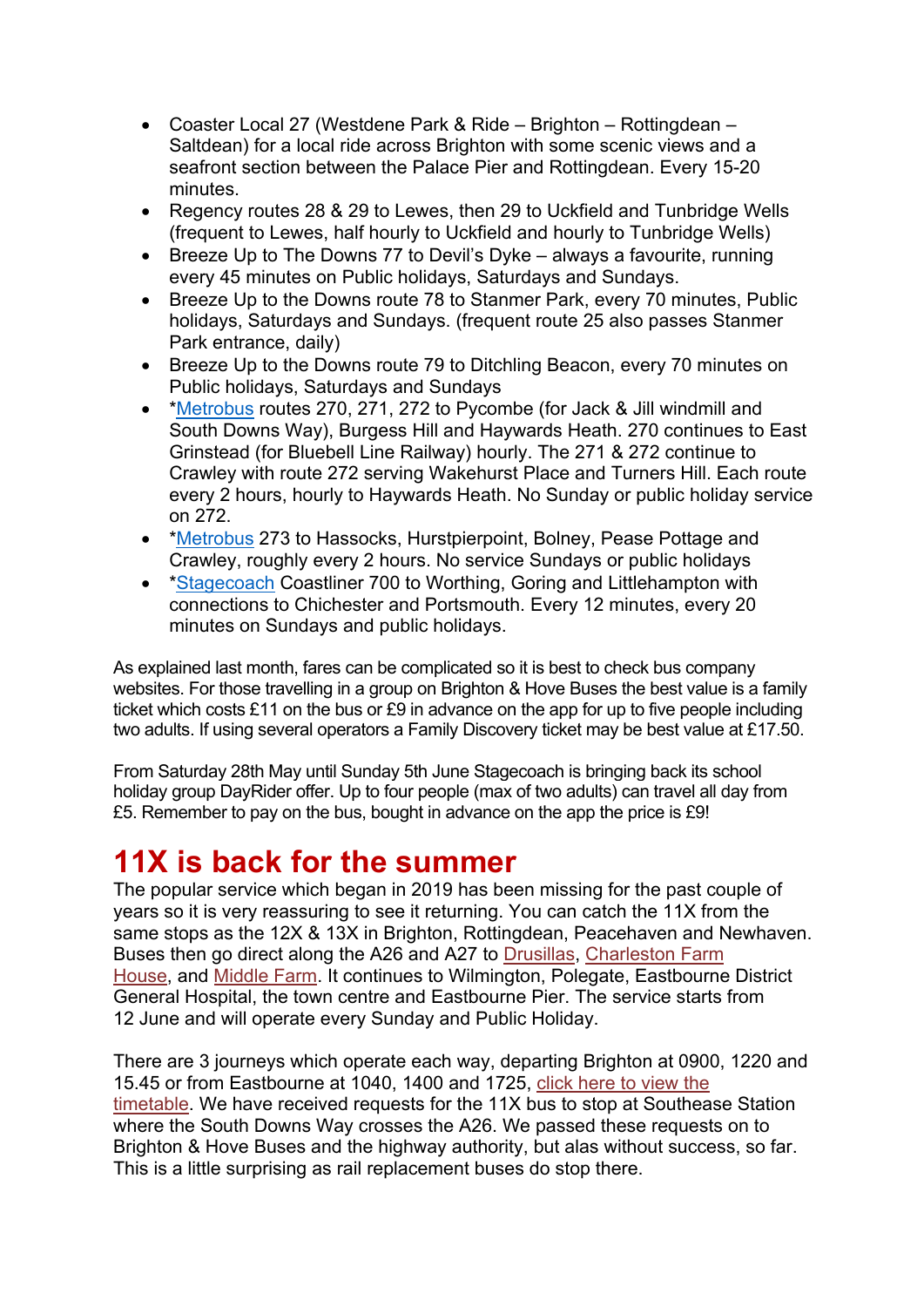## **Weekly Tap On Tap Off promotion extended**

The £19 promotional Contactless cap for adults continues until at least 26th June, saving up to £10 on the price of a weekly scratchcard, £6 on an app based Network Saver ticket and £3.75 on the cost of a weekly City Saver ticket. This may be the best option for those travelling outside a group. There are also discounts available for two people travelling together. Best to check the Brighton & Hove Buses website

### **Route 12 is the best bus in the world!**

High praise indeed from Radio and TV personality and former Communards band member Rev Richard Coles who has recently moved to Friston. He has become a regular user, commending not just the outstanding views from the top deck but the 10-minute daytime frequency. Richard was recently interviewed in the media, including ITV News Meridian, along with other regular users and Ed Wills, MD of Brighton & Hove Buses.

#### **Big Lemon Sunday walks are back**

Each year The Big Lemon organises a series of country walks. They are about 5-7 miles in length, lasting about 3-4 hours and ending at a country pub for lunch. A bus leaves the Old Steine at 10am, returning around 4pm and the cost is around £10 for adults or £5 for children. The next walks are: Sunday 5 June – The Cuckoo trail Sunday 26 June – Friston Forest and the Long Man of Wilmington Sunday 24 July – Pevensey Levels and Herstmonceux Sunday 21 August – Ditchling Beacon and Blackcap Sunday 11 September – Pulborough Brooks and Amberley Sunday 30 October – Cissbury and Chanctonbury Ring

The Big Lemon is inviting people to join them at their newly enlarged site in Boundary Road, East Brighton, near Marine Gate on Thursday 9 June to see their plans for a zero emission hub in Brighton. Please contact The Big Lemon to book.

## **Brighton Line Commuters folds**

Sadly this long standing rail users group is closing down. It began as a social group back in the 1970s when trains had buffet cars. Members developed a good relationship with train operators and took on issues of concern to local rail users. Brighton Line Commuters had a weekly column in the Argus during the 1990s. The group has been led for many years by Shelley Atlas who often attends Buswatch meetings and has always been very helpful when rail related issues arise. We wish her well.